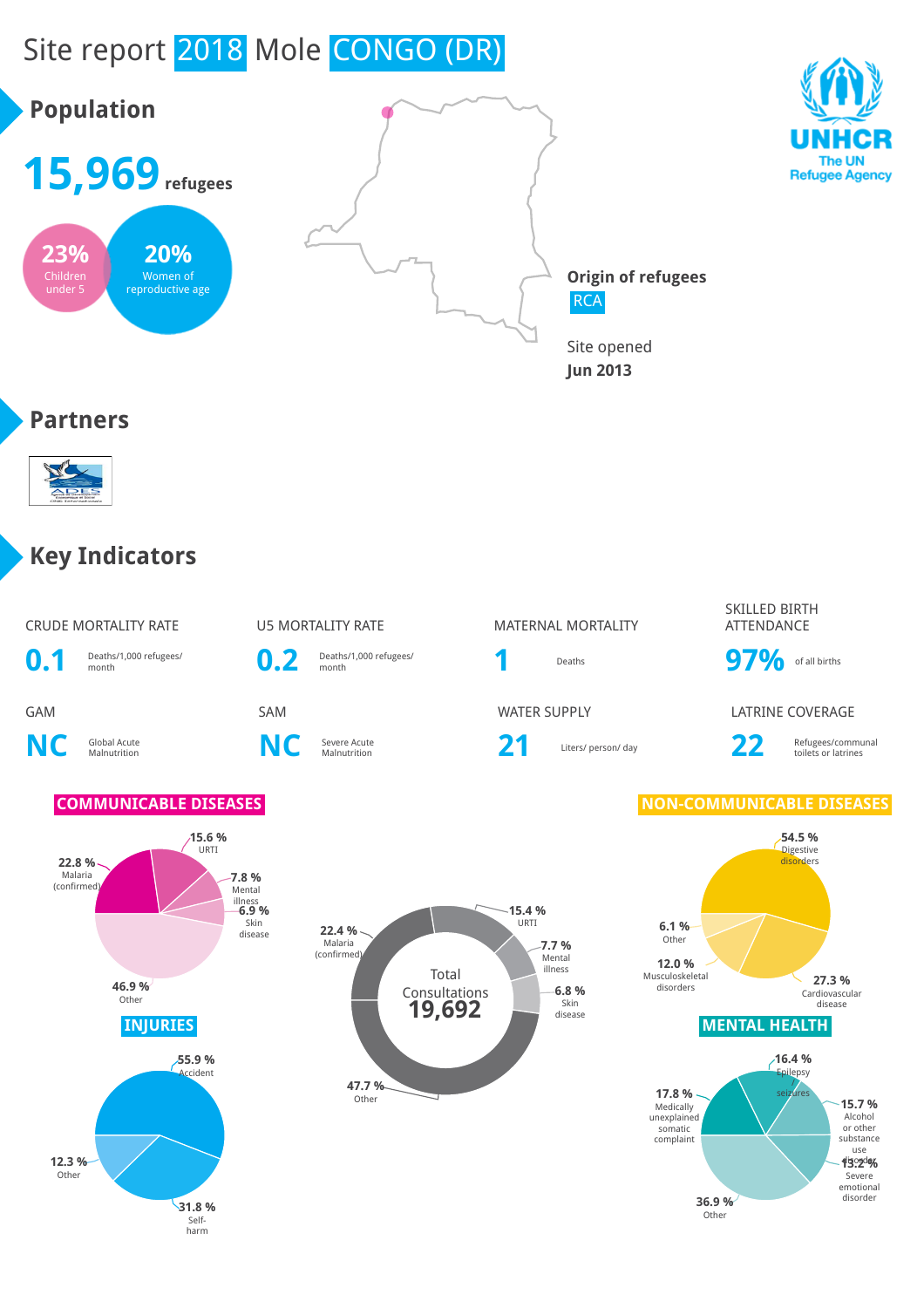#### **Public Health**

| <b>HEALTH STAFFING</b>                                      | <b>INDICATOR</b> | <b>STANDARD</b> |           | <b>MORBIDITY</b>                                 | <b>INDICATOR</b> | <b>STANDARD</b> |   |  |
|-------------------------------------------------------------|------------------|-----------------|-----------|--------------------------------------------------|------------------|-----------------|---|--|
| Number of medical doctors                                   |                  | 1: 50,000       | ◎         | Incidence of malaria among children under        | 48               |                 |   |  |
| Number of qualified nurses                                  | 12               | $1:$ < 10,000   | ◙         | Incidence of watery diarrhoea among              | 0                |                 |   |  |
| Number of community health workers                          | 15               | 1: 1,000        | A         | children under 5                                 |                  |                 |   |  |
| <b>ACCESS AND UTILIZATION</b>                               | <b>INDICATOR</b> | <b>STANDARD</b> |           | Incidence of pneumonia among children<br>under 5 |                  |                 |   |  |
| Consultations per trained clinician per day                 | 17               | < 50            | ◙         | Incidence of pneumonia among over 5              |                  |                 |   |  |
| Health utilisation rate (new visits / refugee /             | 0.9              | $1 - 4$         |           | Tuberculosis success rate                        | 80%              | < 90%           | ▲ |  |
| year)<br>Proportion of host population consultations        | 15%              |                 |           | Were any MDR/X-TB cases diagnosed among<br>PoCs? | <b>No</b>        | <b>No</b>       | ☺ |  |
| <b>MORTALITY</b>                                            | <b>INDICATOR</b> | <b>STANDARD</b> |           | VACCINATION                                      | <b>INDICATOR</b> | <b>STANDARD</b> |   |  |
| <b>Crude Mortality Rate</b><br>(CMR) (/1000/month)          | 0.1              | < 0.75          | $\bullet$ | Full vaccination coverage                        | 97%              | $< 95\%$        |   |  |
| <b>Under-five Mortality Rate</b><br>(U5MR) (/1000/month)    | 0.2              | $< 1.5$         | $\bullet$ | Measles vaccination coverage                     | 97%              | < 95%           |   |  |
| <b>Infant Mortality Rate</b><br>(IMR) (/1000 livebirths)    | 21.6             | < 30            | $\bullet$ | Source of vaccination data                       | <b>HIS</b>       |                 |   |  |
| <b>Neonatal Mortality Rate</b><br>(NNMR) (/1000 livebirths) | $\mathbf{0}$     | < 20            | $\bullet$ | <b>IN-PATIENT DEPARTMENT (IPD)</b>               | <b>INDICATOR</b> | <b>STANDARD</b> |   |  |
| <b>OUTBREAK ALERT AND RESPONSE</b>                          | <b>INDICATOR</b> | <b>STANDARD</b> |           | Average length of stay (days)                    | 0.7              |                 |   |  |
| Proportion of outbreaks investigated within 48<br>hours     |                  | 100%            |           | Case fatality rate                               | 0.0              |                 |   |  |
| Number of outbreaks reported                                | $\mathbf{0}$     |                 |           | Hospitalisation rate                             | 53.9             | $50 - 150$      |   |  |

### **Reproductive Health**

| <b>ANTENATAL CARE</b>                                                                     | <b>INDICATOR</b> | <b>STANDARD</b> |              | <b>FAMILY PLANNING</b>                                                      | <b>INDICATOR</b> | <b>STANDARD</b> |   |
|-------------------------------------------------------------------------------------------|------------------|-----------------|--------------|-----------------------------------------------------------------------------|------------------|-----------------|---|
|                                                                                           |                  |                 |              |                                                                             |                  |                 |   |
| Antenatal care coverage                                                                   | 80%              | > 90%           | Ω            | Contraceptive prevalence rate                                               | 15%              | $\geq 30\%$     | ೞ |
| Coverage of antenatal tetanus vaccination                                                 | 89%              | >95%            |              | Source of contraceptive prevalence data                                     | <b>HIS</b>       |                 |   |
| <b>DELIVERY CARE</b>                                                                      | <b>INDICATOR</b> | <b>STANDARD</b> |              | SEXUAL AND GENDER-BASED VIOLENCE (SGBV)                                     | <b>INDICATOR</b> | <b>STANDARD</b> |   |
| Proportion of births attended by skilled<br>personnel                                     | 97%              | $\geq 90\%$     | $\checkmark$ | Total number of reported rapes                                              | 16               |                 |   |
| Proportion of births conducted by caesarean<br>section                                    | 5%               | $5 - 15%$       |              | Proportion of eligible rape survivors provided<br>with PEP within 72 hours  | 100%             | 100%            |   |
| Proportion of newborn infants with low birth<br>weight (<2500 gs) (weighed within 72 hrs) | 5%               | < 15%           |              | Proportion of eligible rape survivors provided<br>with ECP within 120 hours | 33%              | 100%            | Ø |
| Proportion of teenage pregnancies                                                         | 7%               |                 |              | <b>SEXUALLY TRANSMITTED INFECTIONS (STIS)</b>                               | <b>INDICATOR</b> | <b>STANDARD</b> |   |
| Still birth rate (/ 1000 total births / month)                                            |                  |                 |              | Number of genital ulcer diseases                                            | 173              |                 |   |
| Number of maternal deaths                                                                 |                  |                 |              | Number of Pelvic Inflammatory diseases                                      | 155              |                 |   |
| Proportion of maternal deaths investigated<br>within 48 hours                             | 100%             | 100%            |              |                                                                             |                  |                 |   |